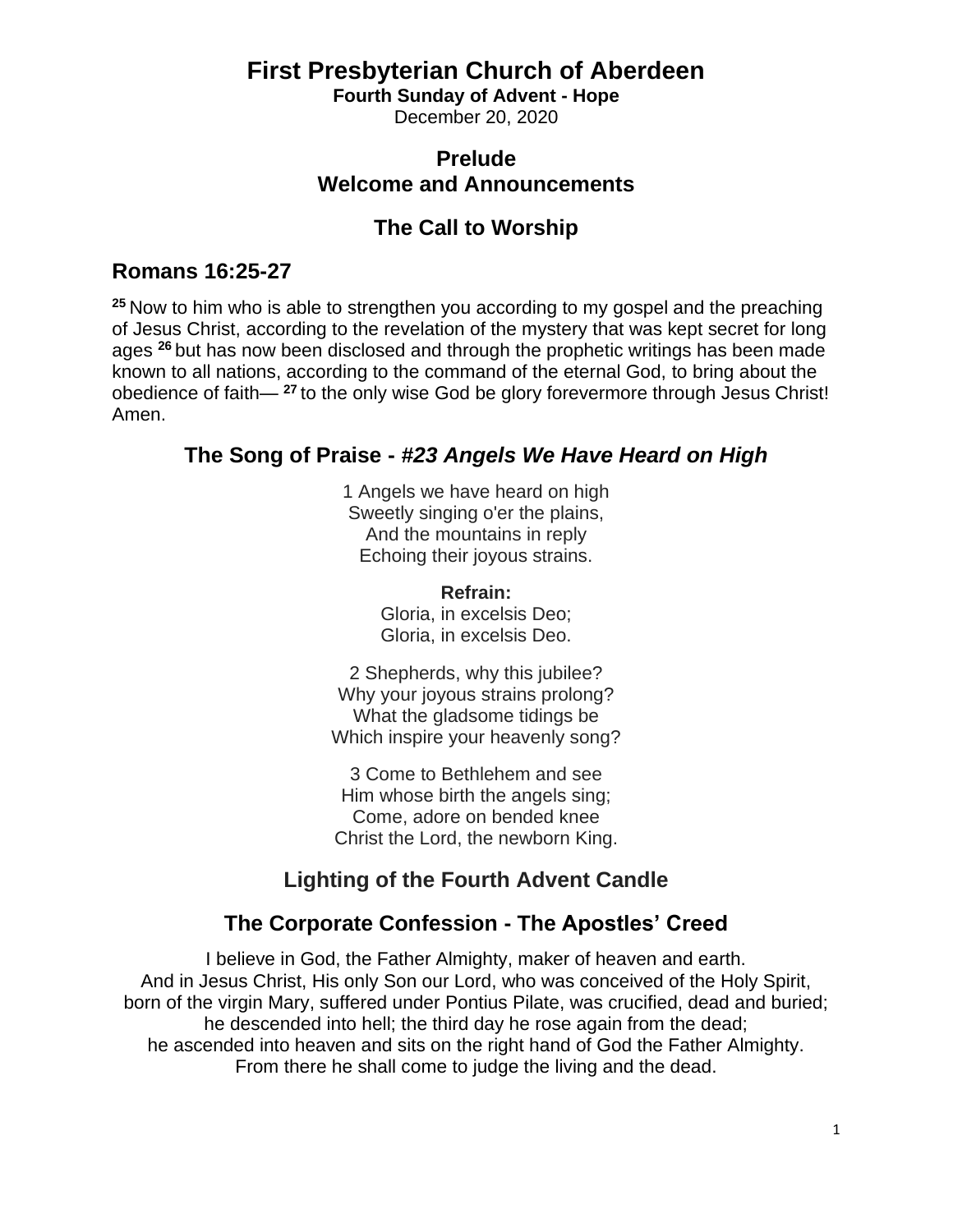I believe in the Holy Spirit, the holy catholic\* Church, the communion of saints, the forgiveness of sins, the resurrection of the body, and the life everlasting. Amen.

\*catholic means universal

#### **The Reading and Proclamation of Scripture – Pastor Dave Emery**

#### **"Hopefully"**

#### **Luke 1:26-38**

**<sup>26</sup>** In the sixth month the angel Gabriel was sent from God to a city of Galilee named Nazareth, <sup>27</sup> to a virgin betrothed<sup>[\[a\]](https://www.biblegateway.com/passage/?search=luke+1%3A26-38&version=ESV#fen-ESV-24912a)</sup> to a man whose name was Joseph, of the house of David. And the virgin's name was Mary. **<sup>28</sup>** And he came to her and said, "Greetings, O favored one, the Lord is with you!"<sup>[\[b\]](https://www.biblegateway.com/passage/?search=luke+1%3A26-38&version=ESV#fen-ESV-24913b) 29</sup> But she was greatly troubled at the saying, and tried to discern what sort of greeting this might be. **<sup>30</sup>** And the angel said to her, "Do not be afraid, Mary, for you have found favor with God. **<sup>31</sup>** And behold, you will conceive in your womb and bear a son, and you shall call his name Jesus. **<sup>32</sup>** He will be great and will be called the Son of the Most High. And the Lord God will give to him the throne of his father David, **<sup>33</sup>** and he will reign over the house of Jacob forever, and of his kingdom there will be no end."

**34** And Mary said to the angel, "How will this be, since I am a virgin?"<sup>[\[c\]](https://www.biblegateway.com/passage/?search=luke+1%3A26-38&version=ESV#fen-ESV-24919c)</sup>

**<sup>35</sup>** And the angel answered her, "The Holy Spirit will come upon you, and the power of the Most High will overshadow you; therefore the child to be born<sup>[\[d\]](https://www.biblegateway.com/passage/?search=luke+1%3A26-38&version=ESV#fen-ESV-24920d)</sup> will be called holy—the Son of God. **<sup>36</sup>** And behold, your relative Elizabeth in her old age has also conceived a son, and this is the sixth month with her who was called barren. **<sup>37</sup>** For nothing will be impossible with God." **<sup>38</sup>** And Mary said, "Behold, I am the servant<sup>[\[e\]](https://www.biblegateway.com/passage/?search=luke+1%3A26-38&version=ESV#fen-ESV-24923e)</sup> of the Lord; let it be to me according to your word." And the angel departed from her.

#### **The Song of Reflection -** *#308 O Sing a Song of Bethlehem*

1 O sing a song of Bethlehem, Of shepherds watching there, And of the news that came to them From angels in the air: The light that shone on Bethlehem Fills all the world today; Of Jesus' birth and peace on earth The angels sing alway.

2 O sing a song of Nazareth, Of sunny days of joy, O sing of fragrant flowers' breath, And of the sinless Boy; For now the flowers of Nazareth In every heart may grow; Now spreads the fame of His dear Name On all the winds that blow.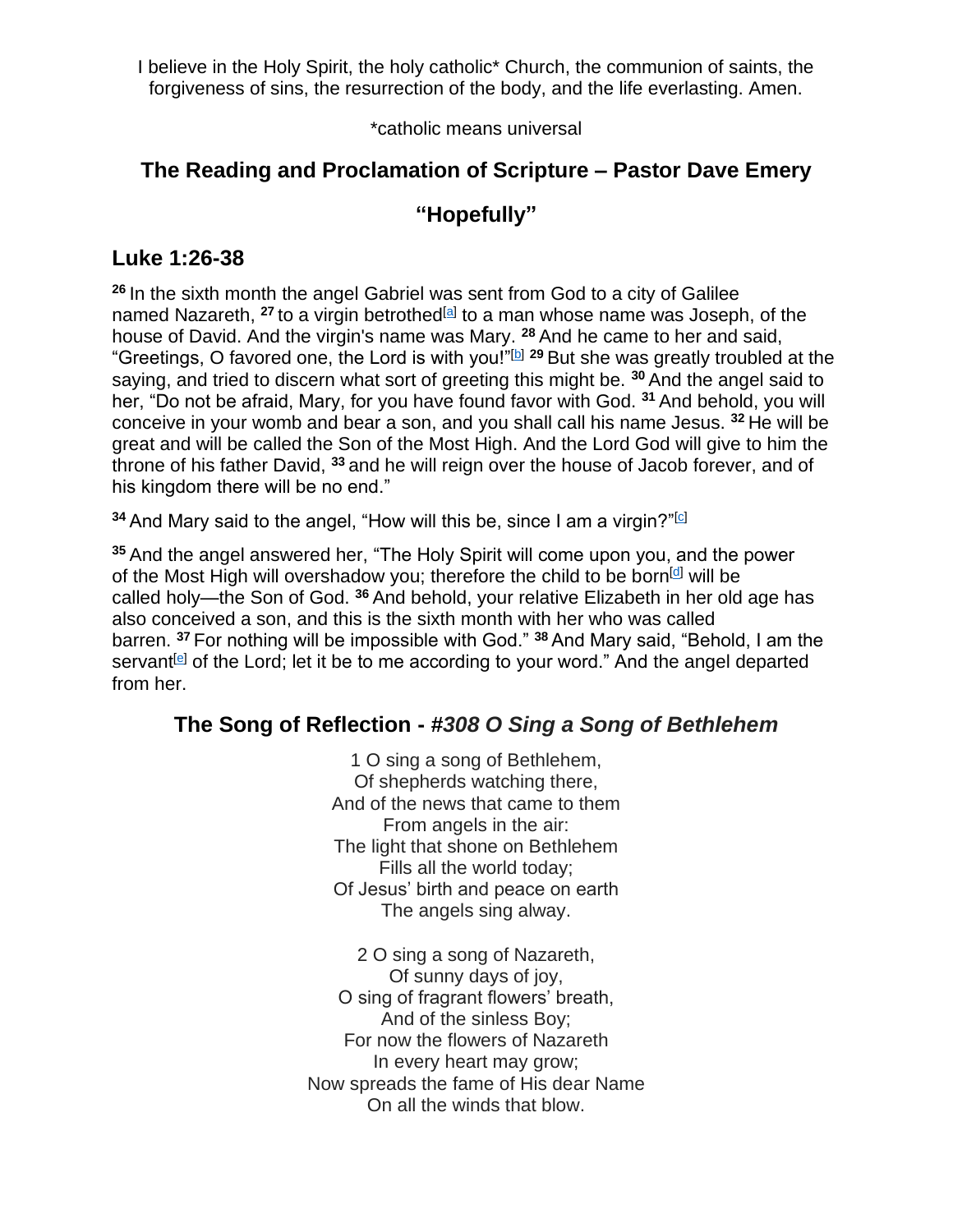3 O sing a song of Galilee, Of lake and woods and hill, Of Him who walked upon the sea And bade the waves be still: For though, like waves on Galilee, Dark seas of trouble roll, When faith has heard the Master's word, Falls peace upon the soul.

4 O sing a song of Calvary, Its glory and dismay; Of Him who hung upon the tree, And took our sins away: For He who died on Calvary Is risen from the grave, And Christ, our Lord, by heaven adored, Is mighty now to save.

#### **The Celebration of the Lord's Supper**

#### **The Closing Hymn -** *#41 O Come All Ye Faithful*

1 O come, all ye faithful, Joyful and triumphant, O come ye, O come ye, to Bethlehem! Come, and behold Him, Born the King of angels!

#### **Refrain:**

O come, let us adore Him, O come, let us adore Him, O come, let us adore Him, Christ, the Lord!

2 Yea, Lord, we greet Thee, Born this happy morning, Jesus, to Thee be all glory given; Word of the Father, Now in flesh appearing! **[Refrain]**

3 Sing, choirs of angels, Sing in exultation! Sing, all ye citizens of heaven above! Glory to God, all Glory in the highest! **[Refrain]**

#### **Benediction and Postlude**